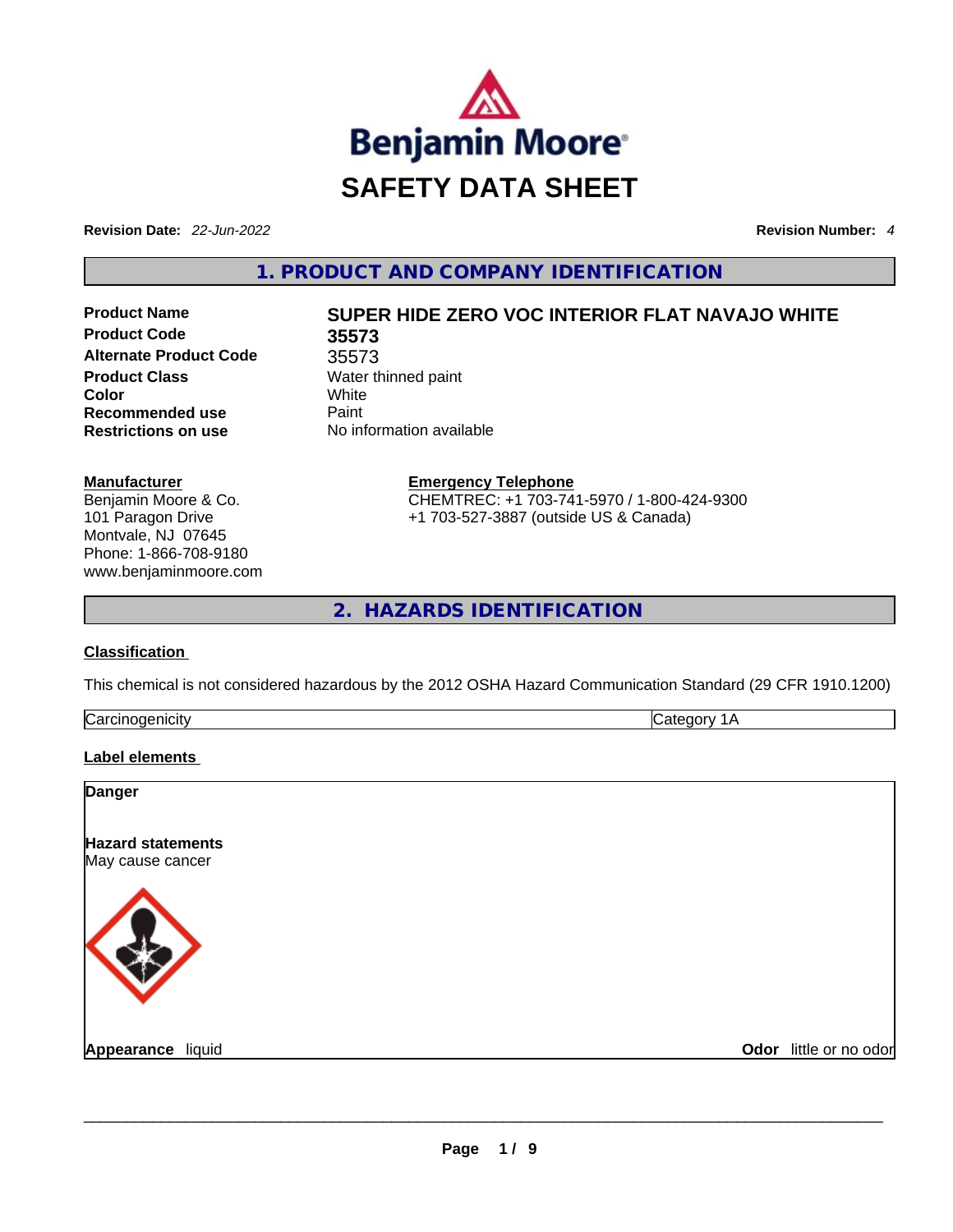### **Precautionary Statements - Prevention**

Obtain special instructions before use Do not handle until all safety precautions have been read and understood Use personal protective equipment as required

#### **Precautionary Statements - Response**

IF exposed or concerned: Get medical advice/attention

#### **Precautionary Statements - Storage**

Store locked up

#### **Precautionary Statements - Disposal**

Dispose of contents/container to an approved waste disposal plant

#### **Hazards not otherwise classified (HNOC)**

Not applicable

#### **Other information**

No information available

 **WARNING:** This product contains isothiazolinone compounds at levels of <0.1%. These substances are biocides commonly found in most paints and a variety of personal care products as a preservative. Certain individuals may be sensitive or allergic to these substances, even at low levels.

 $\_$  ,  $\_$  ,  $\_$  ,  $\_$  ,  $\_$  ,  $\_$  ,  $\_$  ,  $\_$  ,  $\_$  ,  $\_$  ,  $\_$  ,  $\_$  ,  $\_$  ,  $\_$  ,  $\_$  ,  $\_$  ,  $\_$  ,  $\_$  ,  $\_$  ,  $\_$  ,  $\_$  ,  $\_$  ,  $\_$  ,  $\_$  ,  $\_$  ,  $\_$  ,  $\_$  ,  $\_$  ,  $\_$  ,  $\_$  ,  $\_$  ,  $\_$  ,  $\_$  ,  $\_$  ,  $\_$  ,  $\_$  ,  $\_$  ,

## **3. COMPOSITION INFORMATION ON COMPONENTS**

| <b>Chemical name</b> | CAS No.    | Weight-%    |
|----------------------|------------|-------------|
| Limestone            | 1317-65-3  | $15 - 20$   |
| Titanium dioxide     | 13463-67-7 | $5 - 10$    |
| Kaolin, calcined     | 92704-41-1 | $5 - 10$    |
| Diatomaceous earth   | 61790-53-2 | - 5         |
| Silica, crystalline  | 14808-60-7 | $0.1 - 0.5$ |

|                                                  | 4. FIRST AID MEASURES                                                                                    |
|--------------------------------------------------|----------------------------------------------------------------------------------------------------------|
| <b>General Advice</b>                            | No hazards which require special first aid measures.                                                     |
| <b>Eye Contact</b>                               | Rinse thoroughly with plenty of water for at least 15 minutes and consult a<br>physician.                |
| <b>Skin Contact</b>                              | Wash off immediately with soap and plenty of water while removing all<br>contaminated clothes and shoes. |
| <b>Inhalation</b>                                | Move to fresh air. If symptoms persist, call a physician.                                                |
| Ingestion                                        | Clean mouth with water and afterwards drink plenty of water. Consult a physician if<br>necessary.        |
| <b>Most Important</b><br><b>Symptoms/Effects</b> | None known.                                                                                              |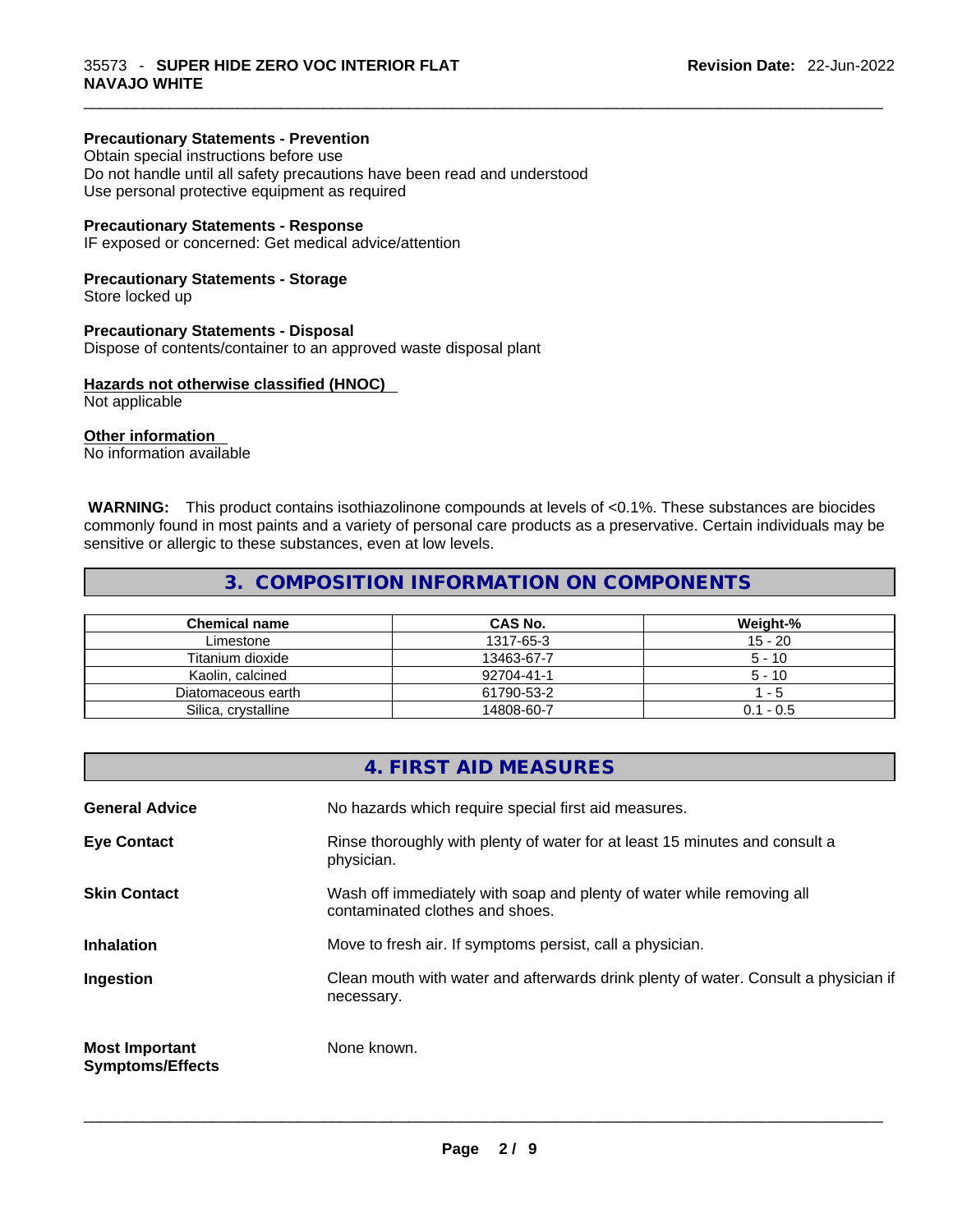|                                                                                  | <b>Notes To Physician</b>         | Treat symptomatically.                                                                                                                       |                           |                                |  |
|----------------------------------------------------------------------------------|-----------------------------------|----------------------------------------------------------------------------------------------------------------------------------------------|---------------------------|--------------------------------|--|
|                                                                                  |                                   |                                                                                                                                              | 5. FIRE-FIGHTING MEASURES |                                |  |
| <b>Suitable Extinguishing Media</b>                                              |                                   | Use extinguishing measures that are appropriate to local<br>circumstances and the surrounding environment.                                   |                           |                                |  |
| Protective equipment and precautions for firefighters                            |                                   | As in any fire, wear self-contained breathing apparatus<br>pressure-demand, MSHA/NIOSH (approved or equivalent)<br>and full protective gear. |                           |                                |  |
| <b>Specific Hazards Arising From The Chemical</b>                                |                                   | Closed containers may rupture if exposed to fire or<br>extreme heat.                                                                         |                           |                                |  |
| Sensitivity to mechanical impact                                                 |                                   | No                                                                                                                                           |                           |                                |  |
| Sensitivity to static discharge                                                  |                                   | No                                                                                                                                           |                           |                                |  |
| <b>Flash Point Data</b><br>Flash point (°F)<br>Flash Point (°C)<br><b>Method</b> |                                   | Not applicable<br>Not applicable<br>Not applicable                                                                                           |                           |                                |  |
|                                                                                  | <b>Flammability Limits In Air</b> |                                                                                                                                              |                           |                                |  |
| Lower flammability limit:<br><b>Upper flammability limit:</b>                    |                                   | Not applicable<br>Not applicable                                                                                                             |                           |                                |  |
| <b>NFPA</b>                                                                      | Health: 1                         | Flammability: 0                                                                                                                              | Instability: 0            | <b>Special: Not Applicable</b> |  |
| <b>NFPA Legend</b><br>0 - Not Hazardous<br>1 - Slightly                          |                                   |                                                                                                                                              |                           |                                |  |

 $\_$  ,  $\_$  ,  $\_$  ,  $\_$  ,  $\_$  ,  $\_$  ,  $\_$  ,  $\_$  ,  $\_$  ,  $\_$  ,  $\_$  ,  $\_$  ,  $\_$  ,  $\_$  ,  $\_$  ,  $\_$  ,  $\_$  ,  $\_$  ,  $\_$  ,  $\_$  ,  $\_$  ,  $\_$  ,  $\_$  ,  $\_$  ,  $\_$  ,  $\_$  ,  $\_$  ,  $\_$  ,  $\_$  ,  $\_$  ,  $\_$  ,  $\_$  ,  $\_$  ,  $\_$  ,  $\_$  ,  $\_$  ,  $\_$  ,

- 
- 2 Moderate
- 3 High
- 4 Severe

*The ratings assigned are only suggested ratings, the contractor/employer has ultimate responsibilities for NFPA ratings where this system is used.* 

*Additional information regarding the NFPA rating system is available from the National Fire Protection Agency (NFPA) at www.nfpa.org.* 

# **6. ACCIDENTAL RELEASE MEASURES**

| <b>Personal Precautions</b>      | Avoid contact with skin, eyes and clothing. Ensure adequate ventilation.                             |
|----------------------------------|------------------------------------------------------------------------------------------------------|
| <b>Other Information</b>         | Prevent further leakage or spillage if safe to do so.                                                |
| <b>Environmental precautions</b> | See Section 12 for additional Ecological Information.                                                |
| <b>Methods for Cleaning Up</b>   | Soak up with inert absorbent material. Sweep up and shovel into suitable<br>containers for disposal. |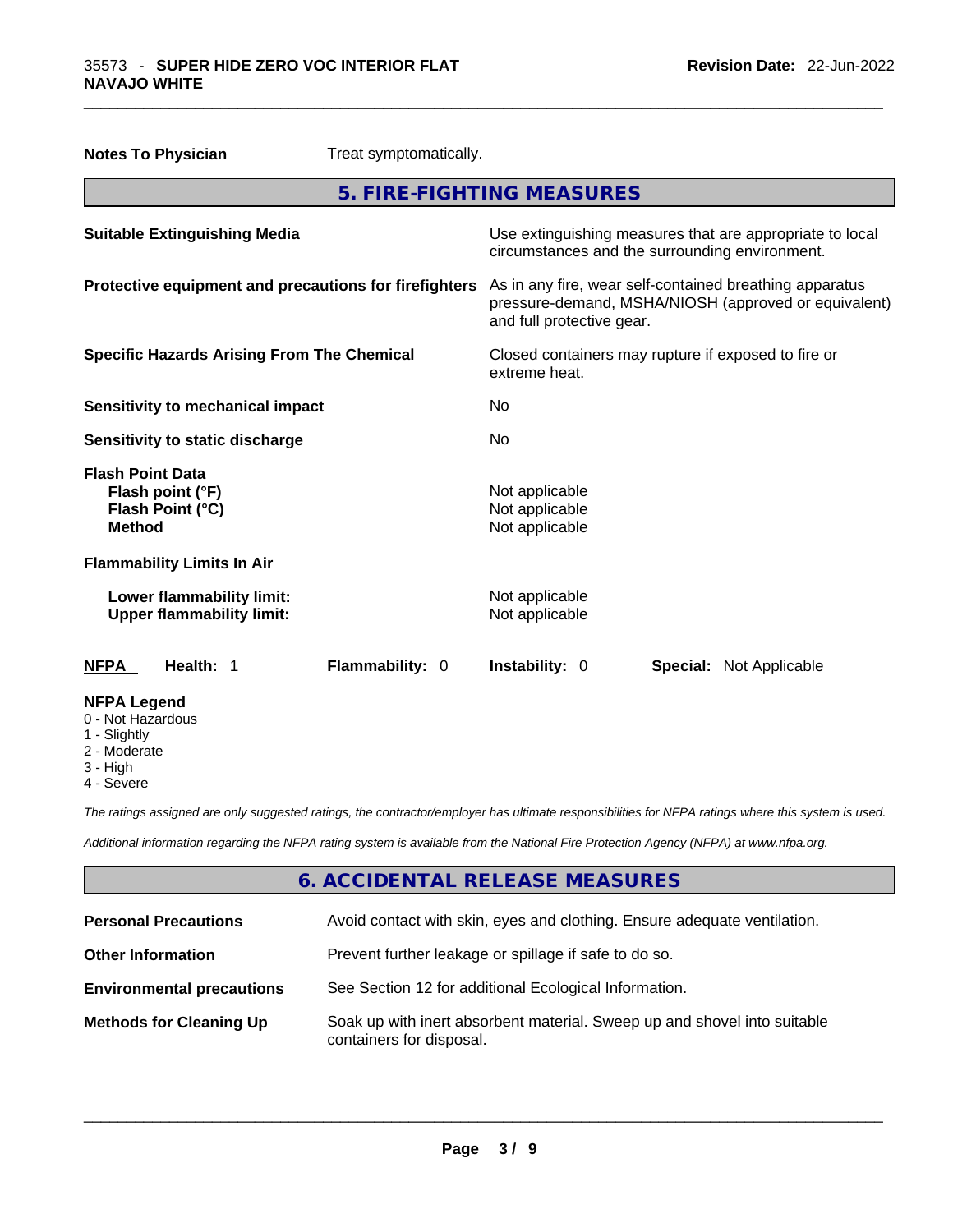|                               | 7. HANDLING AND STORAGE                                                                                                                                                          |
|-------------------------------|----------------------------------------------------------------------------------------------------------------------------------------------------------------------------------|
| <b>Handling</b>               | Avoid contact with skin, eyes and clothing. Avoid breathing vapors, spray mists or<br>sanding dust. In case of insufficient ventilation, wear suitable respiratory<br>equipment. |
| <b>Storage</b>                | Keep container tightly closed. Keep out of the reach of children.                                                                                                                |
| <b>Incompatible Materials</b> | No information available                                                                                                                                                         |

**8. EXPOSURE CONTROLS/PERSONAL PROTECTION** 

 $\_$  ,  $\_$  ,  $\_$  ,  $\_$  ,  $\_$  ,  $\_$  ,  $\_$  ,  $\_$  ,  $\_$  ,  $\_$  ,  $\_$  ,  $\_$  ,  $\_$  ,  $\_$  ,  $\_$  ,  $\_$  ,  $\_$  ,  $\_$  ,  $\_$  ,  $\_$  ,  $\_$  ,  $\_$  ,  $\_$  ,  $\_$  ,  $\_$  ,  $\_$  ,  $\_$  ,  $\_$  ,  $\_$  ,  $\_$  ,  $\_$  ,  $\_$  ,  $\_$  ,  $\_$  ,  $\_$  ,  $\_$  ,  $\_$  ,

## **Exposure Limits**

| <b>Chemical name</b> | <b>ACGIH TLV</b>                          | <b>OSHA PEL</b>                                        |
|----------------------|-------------------------------------------|--------------------------------------------------------|
| Limestone            | N/E                                       | 15 mg/m <sup>3</sup> - TWA                             |
|                      |                                           | $5 \text{ mg/m}^3$ - TWA                               |
| Titanium dioxide     | TWA: $10 \text{ mg/m}^3$                  | 15 mg/m $3$ - TWA                                      |
| Diatomaceous earth   | N/E                                       |                                                        |
|                      |                                           | 20 mppcf - TWA                                         |
| Silica, crystalline  | TWA: $0.025$ mg/m <sup>3</sup> respirable | 50 $\mu$ g/m <sup>3</sup> - TWA Respirable crystalline |
|                      | particulate matter                        | silica 50 $\mu$ g/m <sup>3</sup> - TWA                 |
|                      |                                           |                                                        |

#### **Legend**

ACGIH - American Conference of Governmental Industrial Hygienists Exposure Limits OSHA - Occupational Safety & Health Administration Exposure Limits N/E - Not Established

| <b>Engineering Measures</b>          | Ensure adequate ventilation, especially in confined areas.                                                                          |  |  |
|--------------------------------------|-------------------------------------------------------------------------------------------------------------------------------------|--|--|
| <b>Personal Protective Equipment</b> |                                                                                                                                     |  |  |
| <b>Eye/Face Protection</b>           | Safety glasses with side-shields.                                                                                                   |  |  |
| <b>Skin Protection</b>               | Protective gloves and impervious clothing.                                                                                          |  |  |
| <b>Respiratory Protection</b>        | In case of insufficient ventilation wear suitable respiratory equipment.                                                            |  |  |
| <b>Hygiene Measures</b>              | Avoid contact with skin, eyes and clothing. Remove and wash contaminated<br>clothing before re-use. Wash thoroughly after handling. |  |  |

## **9. PHYSICAL AND CHEMICAL PROPERTIES**

| Appearance              | liquid                   |  |
|-------------------------|--------------------------|--|
| Odor                    | little or no odor        |  |
| <b>Odor Threshold</b>   | No information available |  |
| Density (Ibs/gal)       | $10.9 - 11.3$            |  |
| <b>Specific Gravity</b> | $1.30 - 1.35$            |  |
| рH                      | No information available |  |
| <b>Viscosity (cps)</b>  | No information available |  |
| Solubility(ies)         | No information available |  |
| <b>Water solubility</b> | No information available |  |
| <b>Evaporation Rate</b> | No information available |  |
| Vapor pressure          | No information available |  |
|                         |                          |  |
|                         |                          |  |
|                         |                          |  |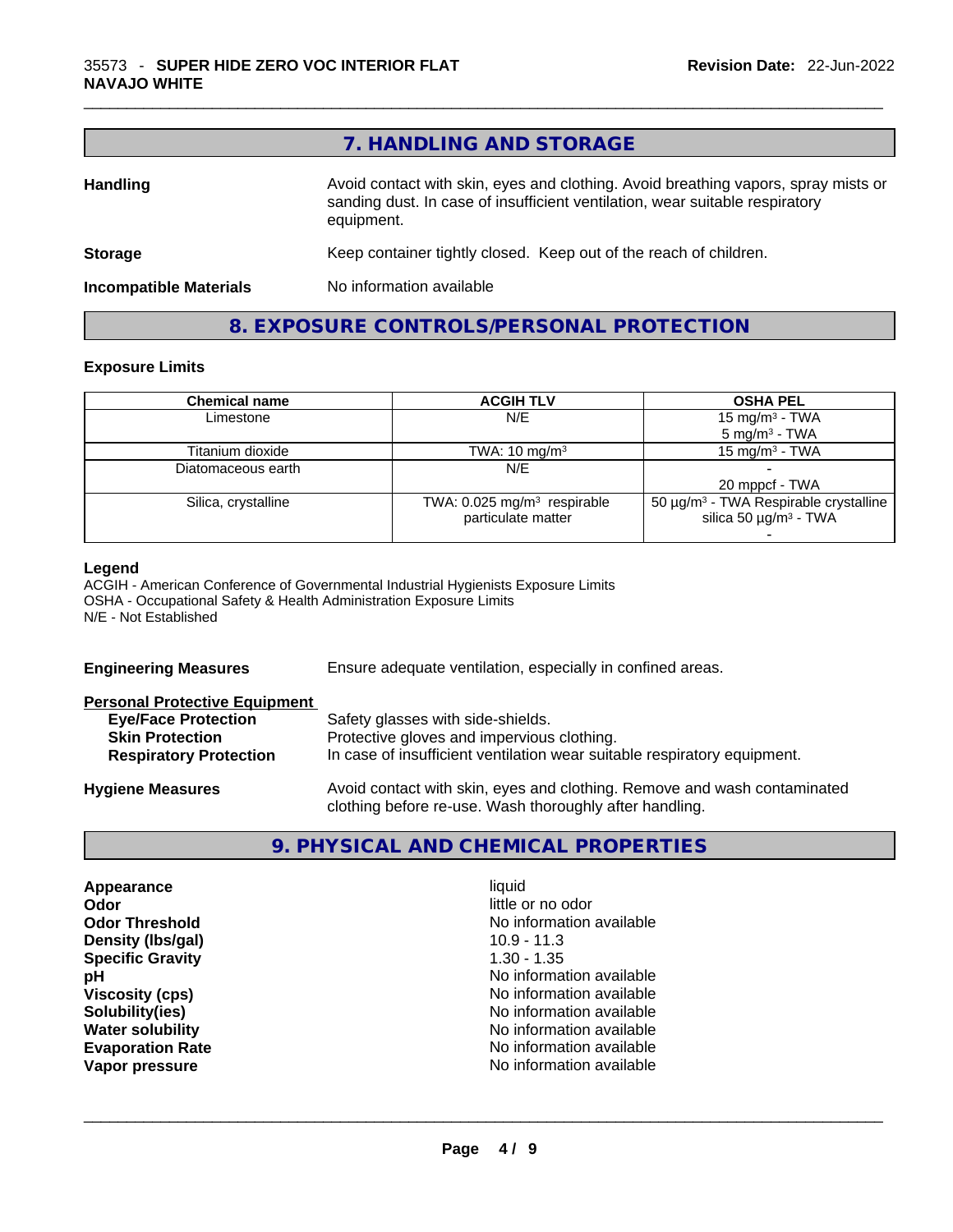| Vapor density<br>Wt. % Solids        | No information available<br>$45 - 55$ |
|--------------------------------------|---------------------------------------|
| Vol. % Solids                        | $25 - 35$                             |
| Wt. % Volatiles                      | $45 - 55$                             |
| Vol. % Volatiles                     | $65 - 75$                             |
| <b>VOC Regulatory Limit (g/L)</b>    | < 5                                   |
| <b>Boiling Point (°F)</b>            | 212                                   |
| <b>Boiling Point (°C)</b>            | 100                                   |
| Freezing point (°F)                  | 32                                    |
| <b>Freezing Point (°C)</b>           | 0                                     |
| Flash point (°F)                     | Not applicable                        |
| Flash Point (°C)                     | Not applicable                        |
| <b>Method</b>                        | Not applicable                        |
| Flammability (solid, gas)            | Not applicable                        |
| <b>Upper flammability limit:</b>     | Not applicable                        |
| Lower flammability limit:            | Not applicable                        |
| <b>Autoignition Temperature (°F)</b> | No information available              |
| <b>Autoignition Temperature (°C)</b> | No information available              |
| Decomposition Temperature (°F)       | No information available              |
| Decomposition Temperature (°C)       | No information available              |
| <b>Partition coefficient</b>         | No information available              |

 $\_$  ,  $\_$  ,  $\_$  ,  $\_$  ,  $\_$  ,  $\_$  ,  $\_$  ,  $\_$  ,  $\_$  ,  $\_$  ,  $\_$  ,  $\_$  ,  $\_$  ,  $\_$  ,  $\_$  ,  $\_$  ,  $\_$  ,  $\_$  ,  $\_$  ,  $\_$  ,  $\_$  ,  $\_$  ,  $\_$  ,  $\_$  ,  $\_$  ,  $\_$  ,  $\_$  ,  $\_$  ,  $\_$  ,  $\_$  ,  $\_$  ,  $\_$  ,  $\_$  ,  $\_$  ,  $\_$  ,  $\_$  ,  $\_$  ,

# **10. STABILITY AND REACTIVITY**

| <b>Reactivity</b>                         | Not Applicable                           |
|-------------------------------------------|------------------------------------------|
| <b>Chemical Stability</b>                 | Stable under normal conditions.          |
| <b>Conditions to avoid</b>                | Prevent from freezing.                   |
| <b>Incompatible Materials</b>             | No materials to be especially mentioned. |
| <b>Hazardous Decomposition Products</b>   | None under normal use.                   |
| <b>Possibility of hazardous reactions</b> | None under normal conditions of use.     |

**11. TOXICOLOGICAL INFORMATION** 

**Product Information**

#### **Information on likely routes of exposure**

**Principal Routes of Exposure** Eye contact, skin contact and inhalation.

**Acute Toxicity** 

**Product Information** No information available

#### **Symptoms related to the physical, chemical and toxicological characteristics**

**Symptoms** No information available **Note that the set of the set of the set of the set of the set of the set of the set of the set of the set of the set of the set of the set of the set of the set of the set of the set of**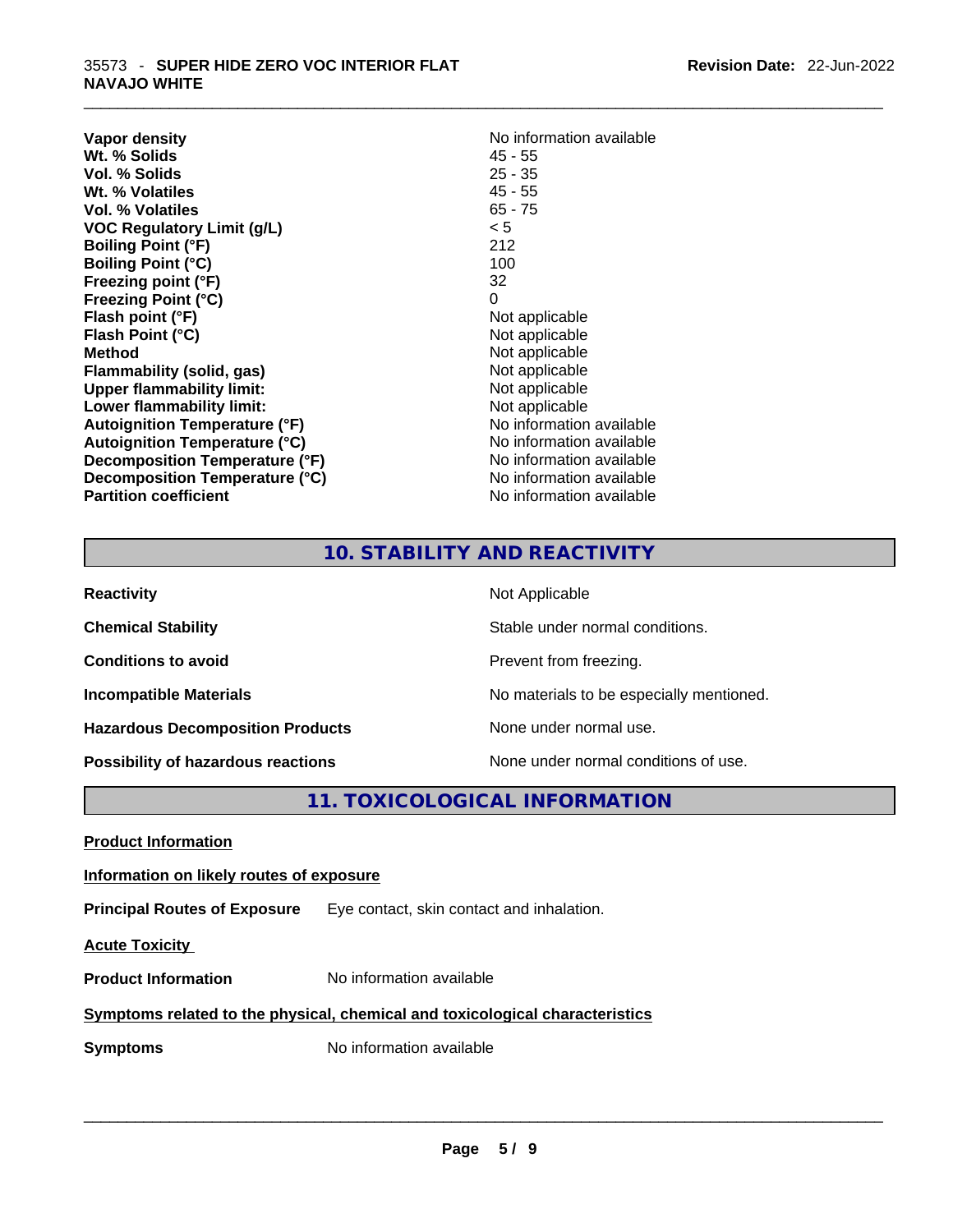#### **Delayed and immediate effects as well as chronic effects from short and long-term exposure**

| Eye contact                     | May cause slight irritation.                                                      |
|---------------------------------|-----------------------------------------------------------------------------------|
| <b>Skin contact</b>             | Substance may cause slight skin irritation. Prolonged or repeated contact may dry |
|                                 | skin and cause irritation.                                                        |
| <b>Inhalation</b>               | May cause irritation of respiratory tract.                                        |
| Ingestion                       | Ingestion may cause gastrointestinal irritation, nausea, vomiting and diarrhea.   |
| <b>Sensitization</b>            | No information available                                                          |
| <b>Neurological Effects</b>     | No information available.                                                         |
| <b>Mutagenic Effects</b>        | No information available.                                                         |
| <b>Reproductive Effects</b>     | No information available.                                                         |
| <b>Developmental Effects</b>    | No information available.                                                         |
| <b>Target organ effects</b>     | No information available.                                                         |
| <b>STOT - single exposure</b>   | No information available.                                                         |
| <b>STOT - repeated exposure</b> | Causes damage to organs through prolonged or repeated exposure if inhaled.        |
| Other adverse effects           | No information available.                                                         |
| <b>Aspiration Hazard</b>        | No information available                                                          |

 $\_$  ,  $\_$  ,  $\_$  ,  $\_$  ,  $\_$  ,  $\_$  ,  $\_$  ,  $\_$  ,  $\_$  ,  $\_$  ,  $\_$  ,  $\_$  ,  $\_$  ,  $\_$  ,  $\_$  ,  $\_$  ,  $\_$  ,  $\_$  ,  $\_$  ,  $\_$  ,  $\_$  ,  $\_$  ,  $\_$  ,  $\_$  ,  $\_$  ,  $\_$  ,  $\_$  ,  $\_$  ,  $\_$  ,  $\_$  ,  $\_$  ,  $\_$  ,  $\_$  ,  $\_$  ,  $\_$  ,  $\_$  ,  $\_$  ,

#### **Numerical measures of toxicity**

**The following values are calculated based on chapter 3.1 of the GHS document**

| <b>ATEmix (oral)</b>   | 22514 mg/kg  |
|------------------------|--------------|
| <b>ATEmix (dermal)</b> | 141697 mg/kg |

#### **Component Information**

| Chemical name                  | Oral LD50             | Dermal LD50 | Inhalation LC50 |
|--------------------------------|-----------------------|-------------|-----------------|
| Titanium dioxide<br>13463-67-7 | $> 10000$ mg/kg (Rat) |             |                 |
| Kaolin, calcined<br>92704-41-1 | $>$ 2000 mg/kg (Rat)  |             |                 |

#### **Chronic Toxicity**

#### **Carcinogenicity**

*The information below indicates whether each agency has listed any ingredient as a carcinogen:.* 

| <b>Chemical name</b> | <b>IARC</b>          | <b>NTP</b>  | <b>OSHA</b> |
|----------------------|----------------------|-------------|-------------|
|                      | 2B - Possible Human  |             | Listed      |
| l Titanium dioxide   | Carcinogen           |             |             |
|                      | 1 - Human Carcinogen | Known Human | ∟isted      |
| Silica, crystalline  |                      | Carcinogen  |             |

• Crystalline Silica has been determined to be carcinogenic to humans by IARC (1) when in respirable form. Risk of cancer depends on duration and level of inhalation exposure to spray mist or dust from sanding the dried paint.

• Although IARC has classified titanium dioxide as possibly carcinogenic to humans (2B), their summary concludes: "No significant exposure to titanium dioxide is thought to occur during the use of products in which titanium dioxide is bound to other materials, such as paint."

#### **Legend**

IARC - International Agency for Research on Cancer NTP - National Toxicity Program OSHA - Occupational Safety & Health Administration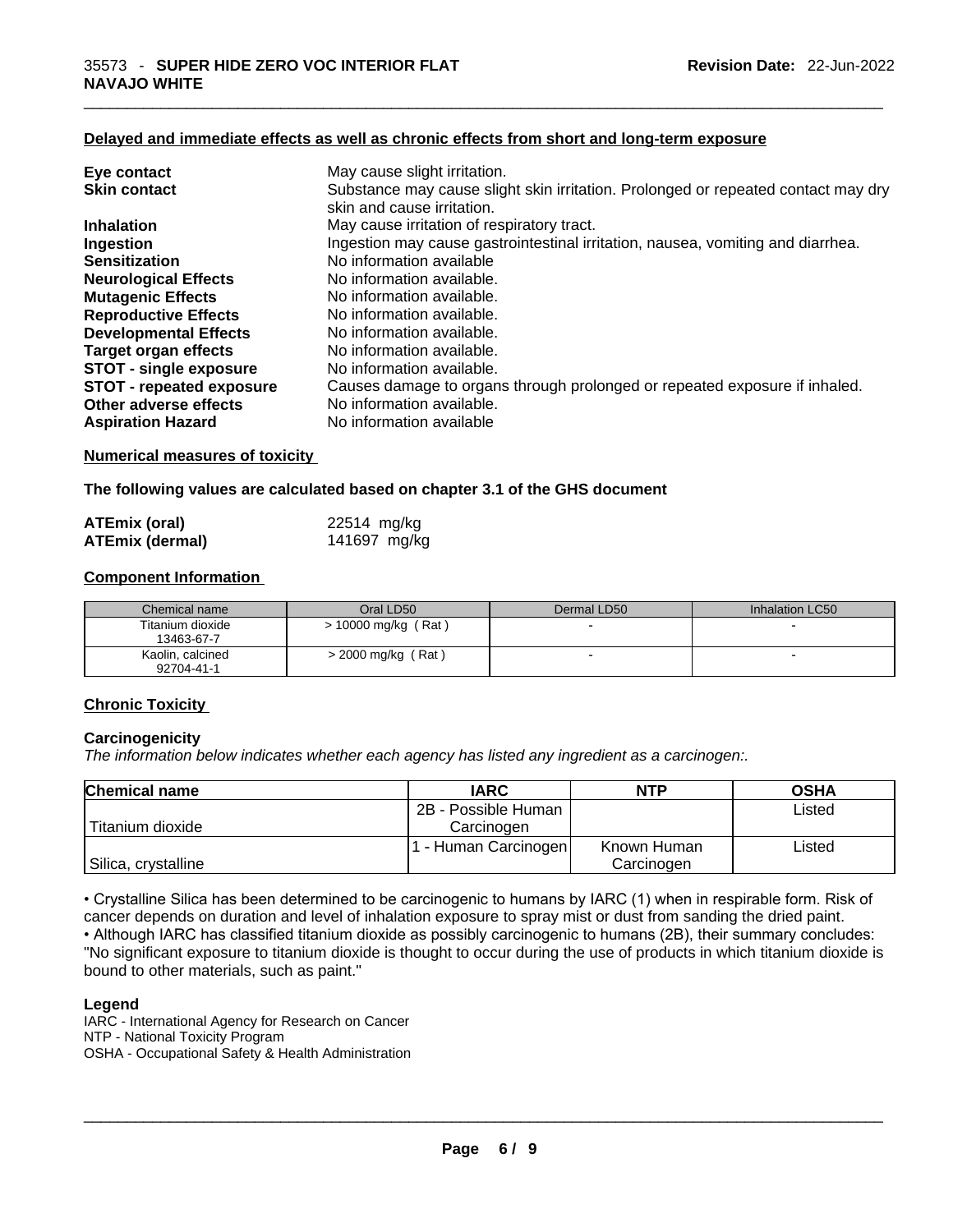# **12. ECOLOGICAL INFORMATION**

 $\_$  ,  $\_$  ,  $\_$  ,  $\_$  ,  $\_$  ,  $\_$  ,  $\_$  ,  $\_$  ,  $\_$  ,  $\_$  ,  $\_$  ,  $\_$  ,  $\_$  ,  $\_$  ,  $\_$  ,  $\_$  ,  $\_$  ,  $\_$  ,  $\_$  ,  $\_$  ,  $\_$  ,  $\_$  ,  $\_$  ,  $\_$  ,  $\_$  ,  $\_$  ,  $\_$  ,  $\_$  ,  $\_$  ,  $\_$  ,  $\_$  ,  $\_$  ,  $\_$  ,  $\_$  ,  $\_$  ,  $\_$  ,  $\_$  ,

### **Ecotoxicity Effects**

The environmental impact of this product has not been fully investigated.

## **Product Information**

#### **Acute Toxicity to Fish**

No information available

#### **Acute Toxicity to Aquatic Invertebrates**

No information available

#### **Acute Toxicity to Aquatic Plants**

No information available

#### **Persistence / Degradability**

No information available.

#### **Bioaccumulation**

No information available.

#### **Mobility in Environmental Media**

No information available.

#### **Ozone**

No information available

## **Component Information**

#### **Acute Toxicity to Fish**

Titanium dioxide  $LC50:$  > 1000 mg/L (Fathead Minnow - 96 hr.)

#### **Acute Toxicity to Aquatic Invertebrates**

No information available

#### **Acute Toxicity to Aquatic Plants**

No information available

# **13. DISPOSAL CONSIDERATIONS**

#### **Waste Disposal Method** Dispose of in accordance with federal, state, and local regulations. Local requirements may vary, consult your sanitation department or state-designated environmental protection agency for more disposal options.

## **14. TRANSPORT INFORMATION**

**DOT** Not regulated  $\blacksquare$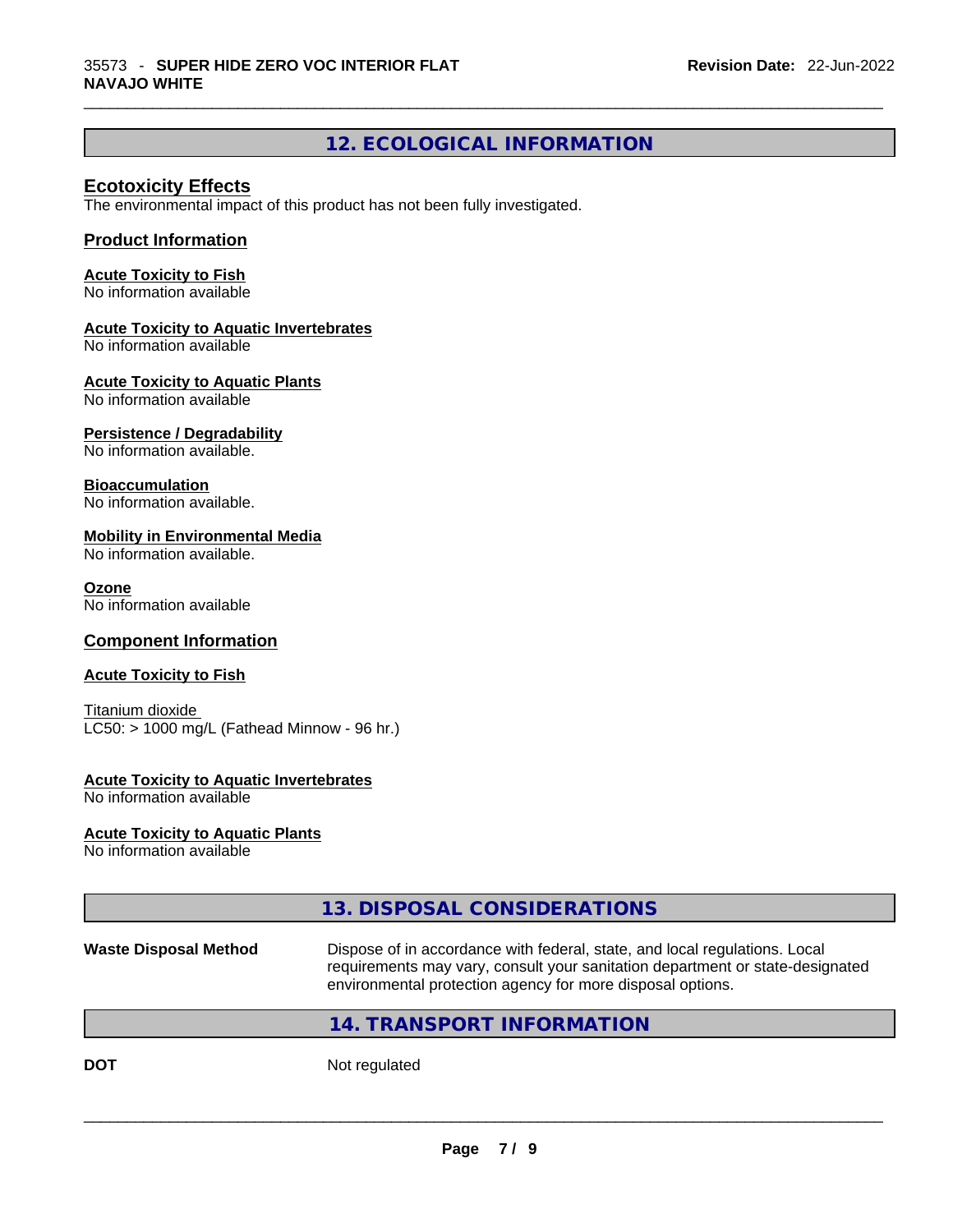| <b>ICAO / IATA</b>                               | Not regulated                                                                                                                        |
|--------------------------------------------------|--------------------------------------------------------------------------------------------------------------------------------------|
| <b>IMDG / IMO</b>                                | Not regulated                                                                                                                        |
|                                                  | 15. REGULATORY INFORMATION                                                                                                           |
| <b>International Inventories</b>                 |                                                                                                                                      |
| <b>TSCA: United States</b><br><b>DSL: Canada</b> | Yes - All components are listed or exempt.<br>No - Not all of the components are listed.<br>One or more component is listed on NDSL. |
| <b>Federal Regulations</b>                       |                                                                                                                                      |

 $\_$  ,  $\_$  ,  $\_$  ,  $\_$  ,  $\_$  ,  $\_$  ,  $\_$  ,  $\_$  ,  $\_$  ,  $\_$  ,  $\_$  ,  $\_$  ,  $\_$  ,  $\_$  ,  $\_$  ,  $\_$  ,  $\_$  ,  $\_$  ,  $\_$  ,  $\_$  ,  $\_$  ,  $\_$  ,  $\_$  ,  $\_$  ,  $\_$  ,  $\_$  ,  $\_$  ,  $\_$  ,  $\_$  ,  $\_$  ,  $\_$  ,  $\_$  ,  $\_$  ,  $\_$  ,  $\_$  ,  $\_$  ,  $\_$  ,

| SARA 311/312 hazardous categorization |                |  |
|---------------------------------------|----------------|--|
| Acute health hazard                   | No             |  |
| Chronic Health Hazard                 | Yes            |  |
| Fire hazard                           | N <sub>0</sub> |  |
| Sudden release of pressure hazard     | Nο             |  |
| Reactive Hazard                       | No             |  |

#### **SARA 313**

Section 313 of Title III of the Superfund Amendments and Reauthorization Act of 1986 (SARA). This product contains a chemical or chemicals which are subject to the reporting requirements of the Act and Title 40 of the Code of Federal Regulations, Part 372:

*None*

#### **Clean Air Act,Section 112 Hazardous Air Pollutants (HAPs) (see 40 CFR 61)**

This product contains the following HAPs:

*None*

#### **US State Regulations**

## **California Proposition 65**

**WARNING:** This product can expose you to chemicals including Titanium dioxide, which are known to the State of California to cause cancer, and Toluene which are known to the State of California to cause birth defects or other reproductive harm. For more information go to www.P65Warnings.ca.gov

### **State Right-to-Know**

| Chemi<br>- - - - - - -<br>name | Mas<br>ວບແວ<br>-- | New<br>Jersev | snovihionio<br>'lle. |
|--------------------------------|-------------------|---------------|----------------------|
| imestone                       |                   |               |                      |